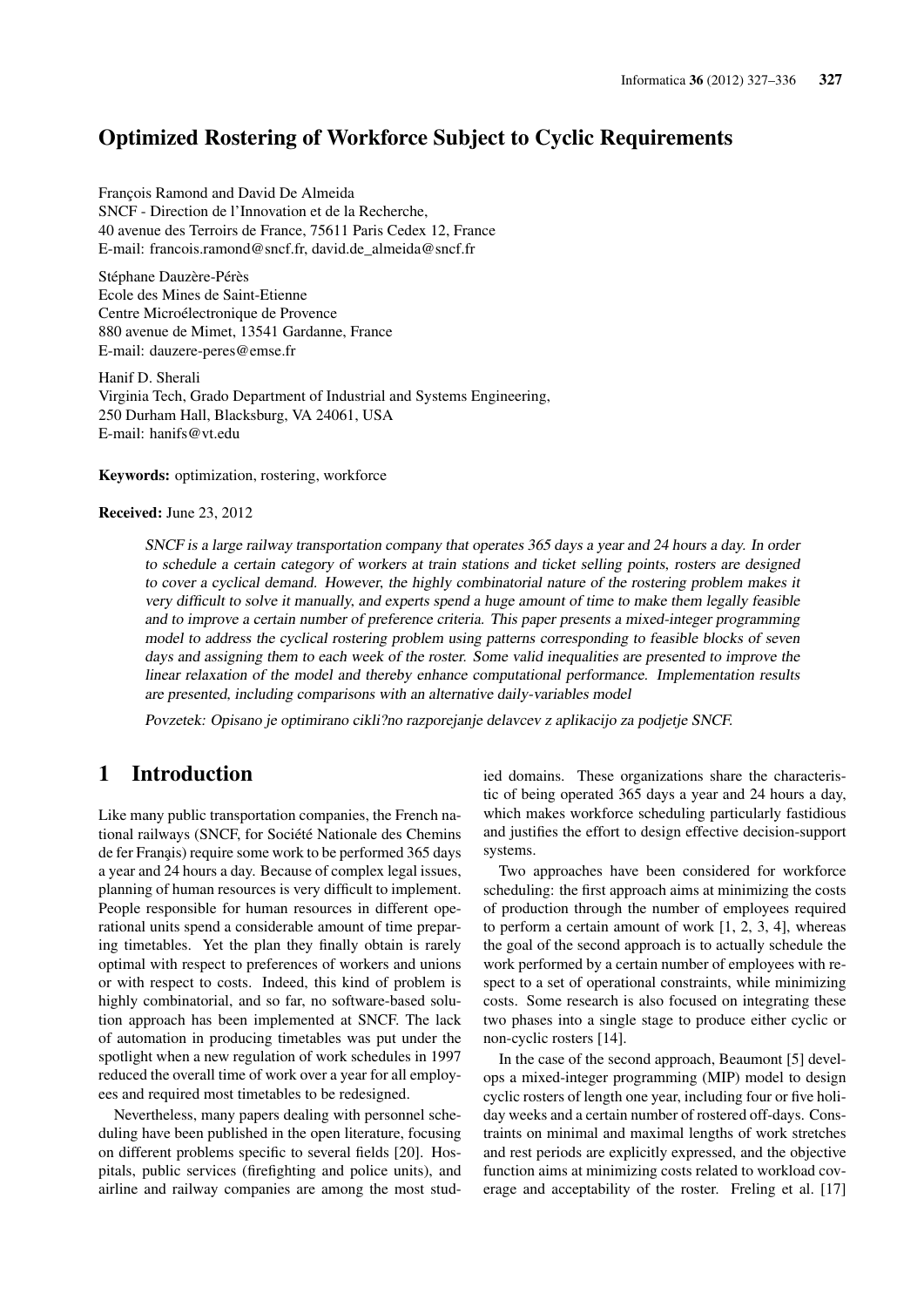present a similar problem, which is divided into four parts. A first module enables the feasibility checking of given rosters, a second one is responsible for the generation of feasible rosters, and a third one evaluates each roster with respect to its cost and preferential criteria. Finally, the fourth module selects the best quality rosters through mathematical programming based methods (set partitioning problem).

Problems of workforce scheduling relative to nurses focus more specifically on the satisfaction of employee preferences. Thus, Miller et al. [26] consider two sets of constraints in their integer program, namely hard constraints defining the feasibility set, and soft constraints whose violation is permitted but penalized by an associated cost in the objective function. Sherali et al. [30] develop a mixedinteger program for the resident scheduling problem (RSP) at the *St John Hospital and Medical Center* and exploit the inherent network structure of the problem to design a solution procedure. The advantage of this methodology lies in its capacity to propose compromise solutions when the MIP model turns out to be infeasible. For surveys on nurse rostering problems, we refer the interested reader to [10] and [7]. In a recent paper, Glass and Knight [19] study the nurse rostering problem structure, and propose an mixed-integer programming approach validated on four benchmark problem instances. Another contribution is a methodology for handling continuity between rostering periods.

The problems encountered in the airline and railway industries are, in general, divided into two sub-problems: the Crew Scheduling Problem (CSP) [35] and the Crew Rostering Problem (CRP) [11, 16, 22, 23]. The CSP deals with the design of *pairings*, which are sequences of tasks and rest periods lasting typically 24 to 72 hours, and starting and ending at the same domicile location. The CRP can be seen as the natural consequence of the CSP because its aim is to assign pairings to specific employees and to sequence them over a longer term planning horizon, typically one to four months. Caprara et al. [8, 9] address the Crew Scheduling Problem and the Crew Rostering Problem for the railway industry. In [9], a procedure is proposed to combine the CSP and the CRP in an iterative fashion, through the computation of the Lagrangian cost of potential pairings. De Pont [12] discusses the construction of rosters for Dutch railway operators. Other research in the context of the airline industry is concerned with the integration of aircraft routing and crew scheduling (see for instance [24] and [25]). This is not relevant in our case since we are interested in designing rosters for so-called sedentary workers.

Similar problems to those cited above can be found in urban transportation companies. The problem studied by Townsend [34] for the bus drivers of "London Regional Transport" is of certain interest in the sense that it has similarities with the design of rosters at SNCF. A solution procedure based on the utilization of pre-built patterns of one, four, or five weeks is proposed. This procedure is problemspecific and cannot be used here. However, the use of prebuilt patterns, such as the use of pairings in the CRP, is worthwhile since it enables a higher level of abstraction in the formulation of the model. We refer the reader to [15] for an annotated bibliography of personnel scheduling and rostering.

Regarding commercial software, a few rostering packages are available on the market. The software modules developed by Quintiq are among the most popular ones used in the industry and rely heavily on Operations Research techniques (see [28]). The rostering problem described in this paper is, however, too specific to be solved using a generic software tool.

The present paper makes the following specific contributions:

- 1. We describe the employee rostering problem faced at SNCF for a class of workers, and discuss related specific labor rules and work restrictions along with employee and management performance criteria for assuring high quality rosters.
- 2. We design an MIP model using special weekly pattern blocks composed of feasible compositions of work stretches and rest periods, and we further enhance the solvability of the model by incorporating two classes of valid inequalities. The proposed model is structured to facilitate a direct implementation using a commercial MIP software package (we used CPLEX [21] for this purpose).
- 3. We present computational results based on real data at SNCF and provide comparisons against an alternative daily-variable model. Some practical implementation guidelines are also discussed.

The remainder of this paper is organized as follows. Section 2 explains the rosters to be generated. Section 3 develops the formulation designed to solve the problem. Some experimental results are presented in Section 4. Section 5 concludes the paper with some perspectives for future research.

## 2 Problem Definition

A roster is basically a table (see Figure 1) whose rows correspond to work cycles; there are as many rows in the roster as employees in the team. Each row or work cycle is a sequence of work stretches (sequence of consecutive working days associated with different shifts - for example, morning, evening, or night) and rest days. Once designed and validated, the roster is used until a major change arises such as, for example, an evolution of the requirements in terms of personnel or a modification of labor policies or union rules.

The idea behind a roster is that every worker in the team begins on a different row and then progresses cyclically through the rows of the roster. Hence, the first worker begins on the first row, and then continues for the next cycle according to the second row, and so on. Likewise, the second worker begins with the second row and proceeds cyclically down the roster, returning back to the first row. As a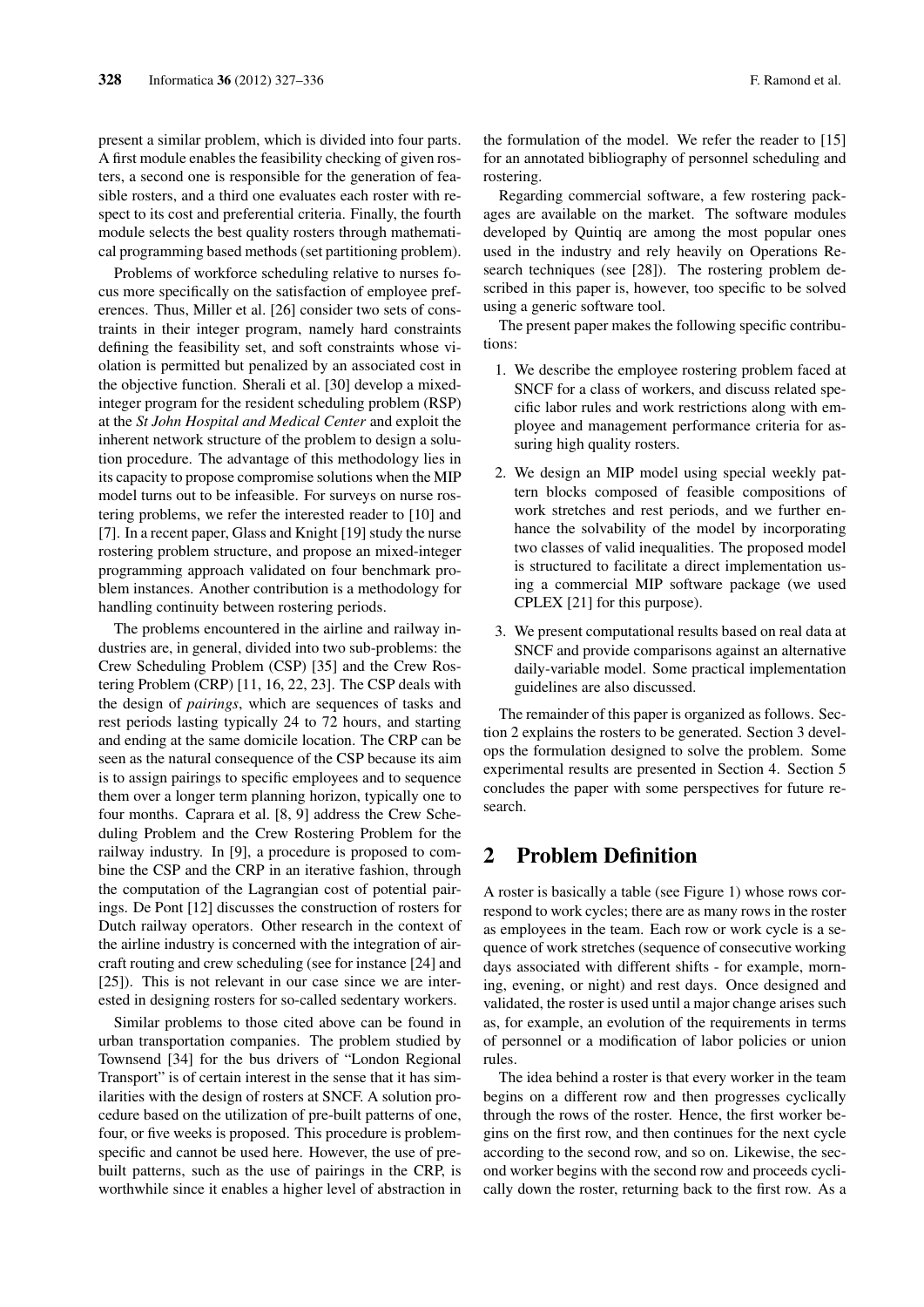

Figure 1: Example of a roster with three daily shifts and cycle length of two weeks

result, the work covered by the team of workers is cyclical, with a period equal to the length of the cycle of the roster. The work covered by a given employee is also cyclical, with the associated period being the total length of the roster (product of the length of the cycle with the number of rows).

In practice, for economic reasons, the workload is not fully covered by the employees in the roster. Certain *reserve employees* are typically called to cover the shifts that are not covered by the team scheduled in the roster. Although such reserve employees are called on a regular basis by a certain number of rosters corresponding to their skills and experience, their work is not scheduled through the use of rosters.

Once the phase of roster design is complete, the process of scheduling is executed using this roster. This has one major advantage: it does not require any modification from the human resources managers, except for slight adjustments to take production disturbances into account and to plan the holidays of the employees. It also guarantees a certain equity between employees in a given roster, since they all share the same plan (although with different starting points). Finally, workers enjoy transparency with respect to their work schedules. However, major changes cannot be made to the schedules without having to build a new roster; hence leading to a lack of flexibility.

### 2.1 Labor rules

Rosters have to comply with various rules described in [32, 33]. Recall that, in this paper, rosters are constructed for sedentary workers that operate, for instance, at train stations and ticket selling points. To clarify the following, a distinction is made between *periodic* and *daily* rests: a periodic rest designates the off-day(s) between work stretches, whereas a daily rest is the rest period between two consecutive workdays within a work stretch.

A work stretch cannot last less than three days or longer than five days. Periodic rests must last one, two, or three consecutive off-days.

Furthermore, there are two categories of employees: one is given 114 off-days per year, and the other one is given 118 off-days. The category to which an employee belongs depends on the difficulty of working conditions (and in particular, on the length of night work); all employees that share a given roster, however, must belong to the same category, and so, the data for any instance specifies the particular targeted number of off-days per year for each employee.

Each employee must have at least 12 consecutive pairs of Saturday-Sundays off, and at least a total of 22 Sundays off combined with an adjacent Saturday off or an adjacent Monday off (called *weekends*). For instance, a roster providing yearly 12 Saturday-Sundays off and 10 Sunday-Mondays off (hence, 12+10=22 weekends) satisfies these rules.

Finally, the daily rest between two consecutive workdays must last 12 hours at a minimum. Also, starting with the first off-day of periodic rest there should be a break for at least 36 hours. If this rule cannot be respected, the rest period must last at least 24 hours and the reduction below these 36 hours must be replaced at the latest during the second periodic rest that follows. In any case, the length of the second and third off-days cannot last less than 24 hours.

### 2.2 Preference criteria

Aside from the constraints cited above, the quality of a roster is evaluated by employees and managers according to several criteria such as:

- 1. The number of single off-days (i.e., non-consecutive to other off-days) : to be minimized.
- 2. The range-width of consecutive Saturday-Sundays off over the different cycles of the roster : to be minimized.
- 3. The range-width of weekends over the different cycles of the roster : to be minimized.
- 4. The peaks in the use of reserve teams, i.e., the maximal number of calls to reserve employees over the days of the roster : to be minimized.

## 3 MIP Formulation of the Problem

The formulation of the roster design problem we propose uses a set of pre-built patterns of one week and generates rosters within which each day is either a work day or an offday (daily shifts are not considered). Section 3.1 discusses four important assumptions, and the MIP model itself is presented in Section 3.2.

#### 3.1 Model assumptions

1. Approximations: Labor rules set the annual number of days of periodic rest to 114 or 118 days, which corre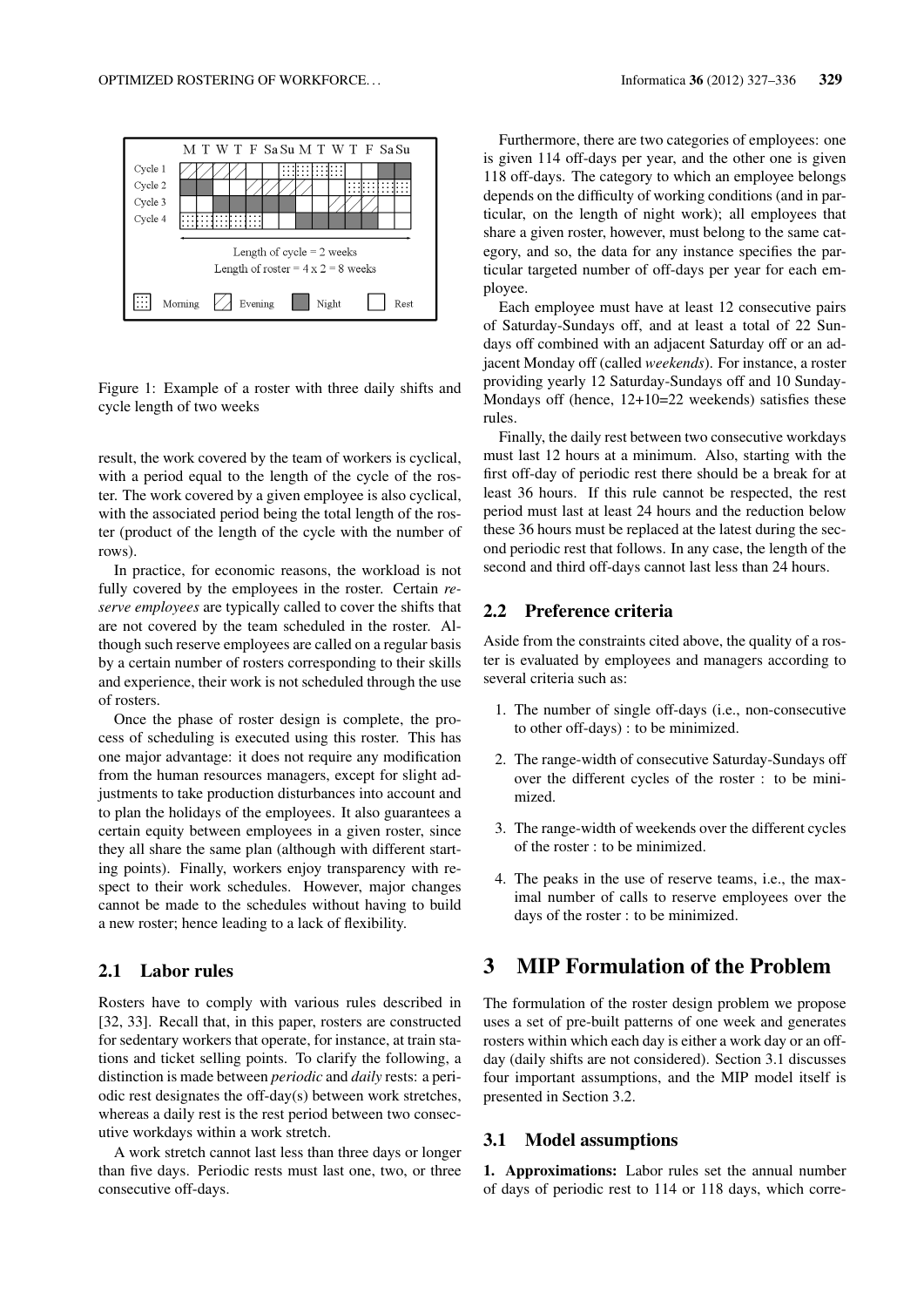sponds to a proportion of  $\frac{114}{365}$  or  $\frac{118}{365}$  of off-days. However, this proportion can rarely lead to an integer in the case of real-life rosters. For instance, a roster of length 8 weeks (56 days) for employees of Category 1 (114 offdays) must include at least  $\frac{114 \times 56}{365} \approx 17.49$  off-days. This number is rounded down (17 in the example) because it is always preferable for a manager to assign an off-day that was rostered as a workday than to assign a workday that was rostered as an off-day. Indeed, managers can perform slight changes on the rosters throughout the year to meet labor rules by calling reserve employees. On the other hand, numbers concerning the minimum proportions of Saturday-Sundays off and weekends will be rounded up.

2. Workload: We assume that the required workload is constant over each week, which therefore facilitates the use of cyclical schedules.

3. Personnel capacities: We assume that personnel capacities are not limited, meaning that whatever the work requirements, there are enough employees to cover the workload. This remark concerns both rostered employees and reserve employees.

4. Shifts: Typically, each workday is partitioned into three shifts : Morning, Evening, and Night. In practice, it is desirable (but not necessary) to assign employees to particular shifts over each work stretch by varying the type of shift in order; for example, Morning, then Night, and then the Evening shift. This facilitates satisfying daily rest constraints and is also desirable from the viewpoint of work rhythm and health perspectives. Note that the proposed model built on one-week patterns ignores such shift considerations, and focuses mainly on determining work stretches comprising workdays and off-days. We assume that managers would determine shift assignments along with any subsequent tweaking of the generated schedules as necessary at a later stage. (Section 4.2 provides additional discussion, including possible enhancements in the proposed model.)

### 3.2 Formulation using one-week patterns

The proposed Mixed-Integer Programming (MIP) model is inspired by research performed in the airline industry and uses one-week patterns that can be considered as "blocks" composed of work stretches and rest periods. They are built such that, within a pattern, the rules relative to the length of work periods (3 to 5 days) and rest periods (1 to 3 days) are respected. Some constraints on the succession of patterns ensure that these rules are also respected when coupling two adjacent patterns. A limited number of patterns is used, which represents the exhaustive set of all different "types" of weeks respecting labor rules from the basic work-or-rest point of view. Thus, these patterns only include two types of days, which are work days and rest days. Such patterns are assumed to be generated *a priori* using historical experience and managerial insights. Column generation approaches, as for example reviewed in [18] and [13] could be used alternatively – we recommend such an investigation for future research. The set of patterns used in our model is denoted by *P*.

#### 3.2.1 Model parameters

An instance of the problem is fully defined by the following parameters:

- The number of daily shifts (*nds*) used in the roster. This is a positive integer.

- The work requirements in number of employees (*reqs,d*) for each shift  $s \in S = \{0, 1, \ldots, nds - 1\}$  and each day of the week *d ∈ DW* = *{*1*,* 2*, ...,* 7*}* (1 for Monday to 7 for Sunday). Note that for the proposed one-week patterns model, only the aggregate requirement  $\sum_{s \in S} req_{s,d}$ for each day  $d \in DW$  is of relevance.

- The number of cycles in the roster, corresponding to the number of employees in the team: *ncr* (*CR* = *{*1*,* 2*, ..., ncr}* denotes the set of cycles).

The number of weeks in a cycle:  $nwc$  ( $WC =$ *{*1*,* 2*, ..., nwc}* denotes the set of weeks of a cycle).

- The number of weeks in the roster:  $nwr = nwc \times ncr$  $(WR = \{1, 2, ..., nwr\}$  denotes the set of weeks of the roster, indexed consecutively in order of occurence over the cycles of the roster).

- The number of days in a cycle of the roster:  $ndc =$  $7 \times n$ *wc* (*DC* = {1, 2, ..., *ndc*} denotes the set of days of a cycle, indexed consecutively in order of occurence over the cycle).

- The number of days in the roster: *ndr* = 7 *× nwr*  $(DR = \{1, 2, ..., ndr\}$  represents the set of days in the roster).

- The minimum numbers of off-days, Saturday-Sundays off, and weekends off to be included in the roster, respectively: *minN bOd*, *minN bSatSun*, and *minN bW kendOff*.

- The nature of day  $d$  of pattern  $p$ ,  $pattern_{p,d}$ , is equal to 0 if *d* is a rest day and equal to 1 if *d* is a work day. The index *d* varies between 1 (Monday) and 7 (Sunday).

- The binary parameter *potMonSingle<sup>p</sup>* is equal to 1 if Monday of pattern *p* is a rest day and Tuesday of the same pattern *p* is a work day, and 0 otherwise. In this case, Monday of pattern *p* is a *potential* single off-day.

- The parameter *potSunSingle<sup>p</sup>* is equal to 1 if Sunday of pattern *p* is a rest day and Saturday of the same pattern is a work day.

- The number of single off-days within pattern *p* (i.e., from Tuesday to Saturday) is represented by *withinSinglep*.

- The parameter *patternp,*<sup>67</sup> is equal to 1 if both Saturday and Sunday of pattern *p* are rest days, 0 otherwise. Note that these last four parameters are computed while constructing the actual MIP model.

- *cannotF ollow<sup>p</sup>* are sets that are used to determine successive pairs of patterns that would violate the rules stating that work stretches vary "between three and five days" and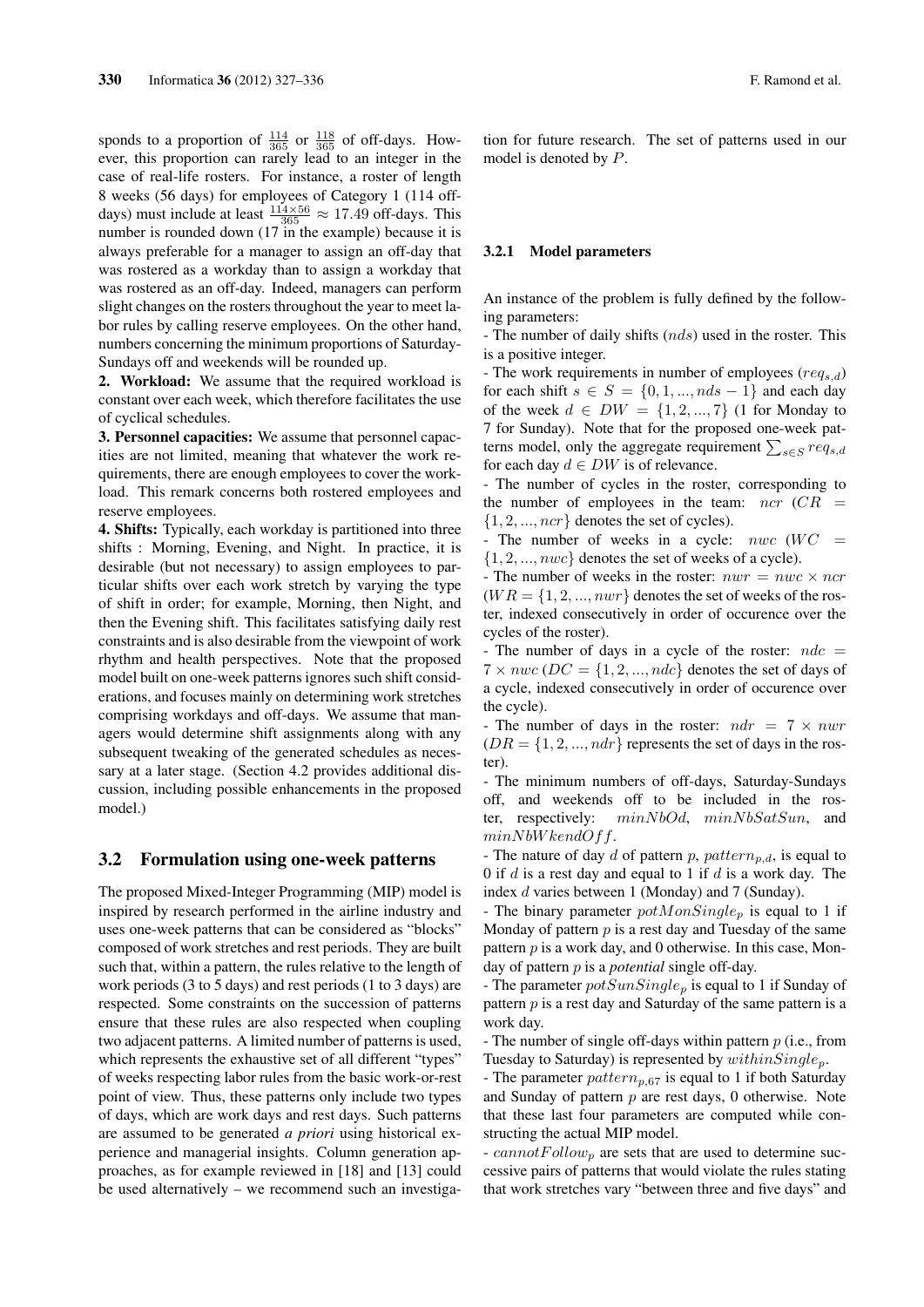rest periods "between one and three days":

 $cannotFollow_p = \{p' \in P : p'$ cannot be selected just after *p* in a roster*}.*

#### 3.2.2 Principal decision variables

The principal decision variables of this model decide whether pattern *p* is associated with week *w* of the roster:

 $x_{p,w} = 1$  if pattern *p* is associated with week *w*,

and 0 otherwise.

#### 3.2.3 Auxiliary decision variables

- *satSun<sup>w</sup>* is equal to 1 if Saturday and Sunday of week *w* of the roster are both rest days, and 0 otherwise.

- *wKend<sup>w</sup>* is equal to 1 if *satSun<sup>w</sup>* is equal to 1 *or* if Sunday of week  $w$  and Monday of week  $w + 1$  are both off-days, and 0 otherwise.

- likewise, *sunMon<sup>w</sup>* is equal to 1 if Sunday of week *w* and Monday of week  $w + 1$  are both off-days, and 0 otherwise.

- *monSingle<sup>w</sup>* (respectively *sunSinglew*) is equal to 1 if Monday (respectively Sunday) of week *w* is a single offday, and 0 otherwise.

- *nSingle<sup>w</sup>* is an integer variable equal to the number of single off-days of week *w* of the roster.

- *res<sup>d</sup>* is an integer variable equal to the number of reserve employees used to fully cover the workload on day *d* of a cycle.

- *nSingleOffDays* is an integer variable associated with the number of single off-days.

- *minSatSun* and *maxSatSun* are integer variables associated respectively with the minimal and maximal numbers of consecutive Saturday-Sundays off over all cycles, and *diffM inM axSatSun* denotes their difference.

- *minW kend* and *maxW kend* are, likewise, integer variables associated respectively with the minimal and maximal numbers of weekends off over all cycles of the roster, and  $di$ f f  $MinMaxW$  kend denotes their difference.

- Other dependent variables are evident through the constraint definitions below.

#### 3.2.4 Constraints of the formulation

The unique choice of pattern for each week of the roster is imposed by:

$$
\sum_{p \in P} x_{p,w} = 1, \quad \forall w \in WR.
$$
 (1)

The constraint on the admissible succession of patterns is enforced by (in light of  $(1)$ ):

$$
x_{p,w} + \sum_{p' \in cannotFollow_p} x_{p',w+1} \le 1,
$$
  

$$
\forall w \in WR, \quad \forall p \in P. \quad (2)
$$

The number of Mondays that are single off-days is defined by the following constraint, which imposes that  $monSingle_w$  is equal to 1 if  $potMonSingle_p = 1$  (for pattern *p* associated with week *w*) and if the adjacent Sunday is a work day:

$$
monSingle_w \geq \sum_{p \in P} (x_{p,w} \cdot potMonSingle_p) \quad (3)
$$

$$
+ \sum_{p \in P} (x_{p,w-1} \cdot pattern_{p,7})
$$

$$
-1, \forall w \in WR. \quad (4)
$$

$$
monSingle_w \geq 0, \qquad \forall w \in WR. \tag{5}
$$

The same types of constraints are used to determine the number of Sundays that are single off-days, *sunSinglew*. Then, the number of single off-days in week *w* is given by the sum of single off-days within pattern *p* associated with week *w*, plus Monday or Sunday if these are single off-days:

$$
nSingle_w \ge \sum_{p \in P} (x_{p,w} \cdot withinSingle_p)
$$
  
+
$$
+ monSingle_w + sunSingle_w, \quad \forall w \in WR.
$$
 (6)

Accordingly, the total number of single off-days in the roster is given by:

$$
nSingleOff Days = \sum_{w \in WR} nSingle_w. \tag{7}
$$

Constraint (8) determines if Saturday or Sunday of week *w* are off-days, and, if both are off-days, sets *satSun<sup>w</sup>* to 1.

$$
satSun_w = \sum_{p \in P} x_{p,w} \cdot pattern_{p,67}, \forall w \in WR.
$$
 (8)

Constraints  $(9) - (14)$ , expressed for Sunday and Monday, enable to define if Sunday of week *w* and the consecutive Monday of week  $w + 1$  are off-days, in which case *sunMon<sup>w</sup>* is set equal to 1. It is more complex to express here, compared with the above Saturday-Sunday constraint, because the value of the variable depends on the choice of patterns for both weeks *w* and  $w + 1$ .

$$
sun_w = \sum_{p \in P} x_{p,w} \cdot pattern_{p,7}, \forall w \in WR.
$$
 (9)

$$
mon_w = \sum_{p \in P} x_{p,w} \cdot pattern_{p,1}, \forall w \in WR.
$$
 (10)

 $sum{Mon_w \geq 1} - sum_{w} - mon_{w+1}, \forall w \in WR.$  (11)

$$
sunMon_w \leq 1 - sun_w, \forall w \in WR, \qquad (12)
$$

$$
sunMon_w \leq 1 - mon_w, \forall w \in WR, \quad (13)
$$

$$
sunMon_w \geq 0, \forall w \in WR. \tag{14}
$$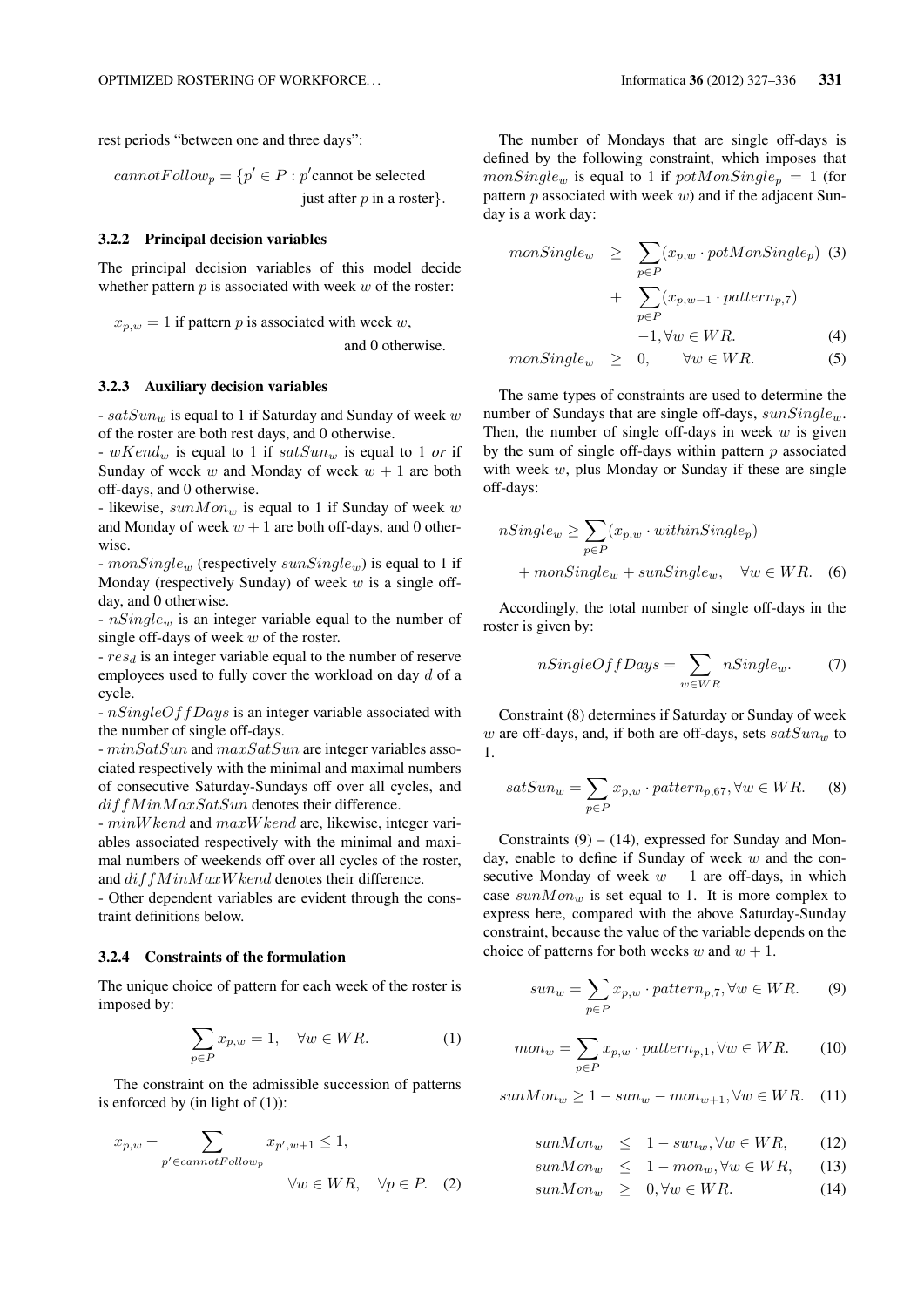The definition of weekends is then obtained by (15) to (18):

$$
wKend_w \geq satSun_w, \forall w \in WR. \tag{15}
$$

$$
wKend_w \geq \quad \text{sunMon}_w, \forall w \in WR. \tag{16}
$$

$$
wKend_w \leq satSun_w + sunMon_w, \qquad (17)
$$

$$
\forall w \in WR. \tag{18}
$$

Note that Equation (19) helps further tighten the LP relaxation, besides enforcing  $wKend_w \leq 1$ .

$$
wKend_w \leq 1 - sun_w, \forall w \in WR. \tag{19}
$$

The number of consecutive Saturday-Sundays off in each cycle, as well as the difference between the maximum and the minimum values over all cycles, are determined through Constraints (20) to (23).

$$
satSunCycle_c
$$
  
= 
$$
\sum_{w \in WC} satSun_{nwc \cdot (c-1)+w}, \forall c \in CR.
$$
 (20)

$$
maxSatSun \ge satSunCycle_c, \forall c \in CR.
$$
\n(21)

$$
minSatSun \le satSunCycle_c, \forall c \in CR.
$$
\n(22)

$$
diffMinMaxSatSun
$$
  
= maxSatSun - minSatSun. (23)

Similar constraints are used to compute *wKendCyclec*, *minW kend*, *maxW kend*, and *diffM inM axW kend* for weekends.

The respecting of labor rules on the number of consecutive Saturday-Sundays off, on the number of weekends, and on the total number of off-days over the roster is ensured via Constraints (24), (25), and (26), respectively.

$$
\sum_{w \in WR} satSun_w \ge minNbSatSun.
$$
\n(24)

$$
\sum_{w \in WR} wKend_w \ge \min NbWkendOff.
$$
\n(25)

$$
\sum_{\substack{w \in WR \\ p \in P}} \sum_{d=1}^{7} x_{p,w}.pattern_{p,d} = ndr - minNbOd.
$$
 (26)

Reserve calls (*resd*) on each day *d* of a cycle are equal to the total requirements minus the shifts assigned to employees in the roster, as expressed by the following constraint (in which mod<sup>+</sup> 7 designates an integer between 1 and 7, computed via modulo 7, except that a modulo value of 0 is replaced by 7):

$$
res_d = \sum_{s \in S} req_{s,(d \mod 7)}
$$
  
- 
$$
\sum_{\substack{c \in CR \\ p \in P}} x_{p,(c-1)\cdot nwc + \lceil d/7 \rceil} \cdot pattern_{p,(d \mod 7)},
$$
  

$$
\forall d \in DC.
$$
 (27)

The maximum number of reserve calls over all days *d* of a cycle is then bounded by *resd*.

$$
maxRes \ge res_d, \forall d \in DC. \tag{28}
$$

Finally, all auxiliary variables are automatically explicitly restricted to be binary or integer variables, where the principal decision variables  $x_{p,w}$  are required to be binaryvalued.

$$
x_{p,w} \in \{0,1\}, \qquad \forall p \in P, \forall w \in WR. \tag{29}
$$

#### 3.2.5 Objective function

The objective function is a weighted sum (with suitable positive weights A, B, C, and D prioritizing the different terms) of the criteria described in Section 2.2, expressing the desirability of the roster from the point of view of both employees and managing staff:

*M inimize* : *A · nSingleOffDays* (see Constraint (7))  $+B$   $\cdot$   $diffMinMaxSatSun$ (see Constraint (23))  $+C$  **·**  $diffMinMaxWkend$ (see statement after Constraint (23))

### +*D · maxRes* (see Constraint (28))*.*

#### 3.2.6 Model symmetry

Note that the model possesses inherent symmetries due to its cyclical nature that could be inhibited to achieve greater computational efficiency (see [31], for example). In particular, to address this issue, we tried (see [29]) to add some constraints expressing the fact that the first pattern of the first cycle should be the one having the lowest index among all patterns assigned to the beginning of cycles. Some preliminary tests revealed that these symmetry-defeating restrictions did not help much in reducing the computational times, so we did not go further in this direction. However, we advocate a further investigation of this issue for future research.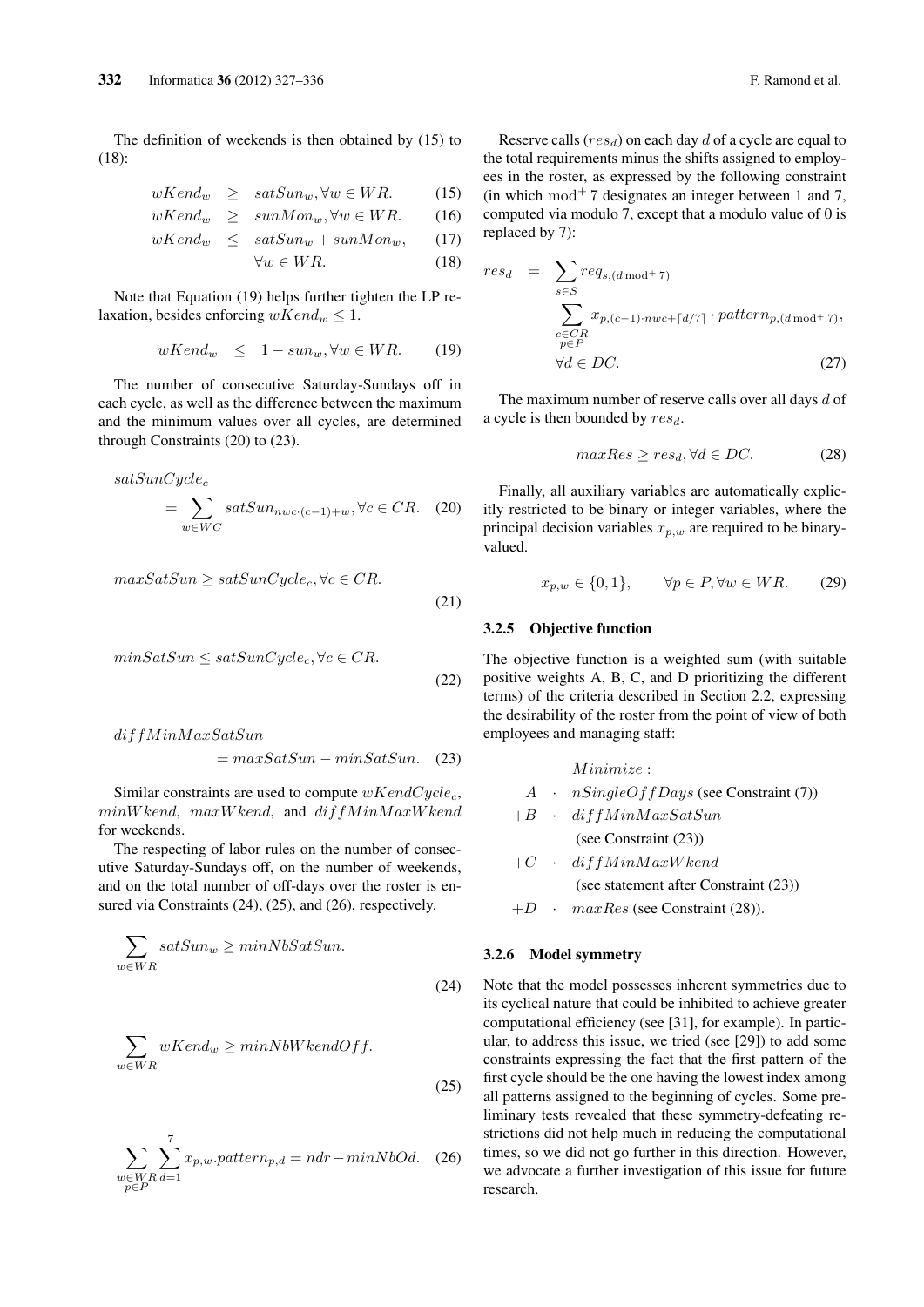#### 3.3 Formulation using daily variables

Another formulation to address the cyclical rostering problem at SNCF was also developed based on daily variables that determine, for each day *d* of the roster, whether a rest period or a work period of any permitted duration, and any required shift among Morning, Night, and Evening, begins on day *d* (see [6] and [29]). This formulation turned out to be computationally prohibitive due to the large number of integer variables, and we refer the interested reader to [29] for details.

# 4 Model Refinements and Experimental Results

All computations were performed on a PC equipped with a 2.4 GHz processor, 512 MB memory, and using the ILOG CPLEX 8.0 optimization software with default settings (although more efficient versions of CPLEX presently exist [21], this was the software available to us at the time of the study). The method used to solve the MIP model is the Branch & Cut algorithm [27] implemented within CPLEX and the runs were executed until an optimal solution was found.

Some additional refinements were made to the model for improving its computational performance. First, we relaxed all auxiliary varibles, earlier defined as integer variables. Integer variables are, in general, known to be difficult to deal with. However, this extensive use of integer variables is not necessary since many of them are simply defined as intermediate variables that depend only on the principal variables of the formulation. Indeed, these variables automatically take on integer values at optimality.

Furthermore, we introduced some valid inequalities (or cuts) in the model before calling CPLEX to solve the problem. These cuts simply deal with the values that can be taken by some variables under given conditions:

- 1. We explicitly imposed  $maxRes \geq 1$  if the number of employees in the roster is *a priori* known to be insufficient to cover the entire workload.
- 2. *diffM inM axSatSun* and *diffM inM axW kend* cannot be equal to 0 if the number of consecutive Saturday-Sundays off (respectively, weekends off) that is specified to be included in the roster is not a multiple of the number of cycles. For example, if one wants to include five Saturday-Sundays off and nine weekends off in a four-cycle roster, it is not possible to obtain an equal number of Saturday-Sundays and weekends off in each cycle. Hence, we specifically impose  $diffMinMaxSatSun \geq 1$  and  $diff MinMaxWkend \ge 1$  in such cases.

Our test set was comprised of  $432 = 16 \times 27$  realistic instances constructed by composing :

- 16 combinations of employee requirements and numbers of weeks per cycle corresponding to real-world instances that vary between 2 and 4 employees per day, and between 2 and 5 weeks per cycle; along with:
- $-27$  (=  $3 \times 3 \times 3$ ) realistic sets of values for the minimum annual number of: (a) off-days (114, 118, or 122, where this third case was introduced for experimental purposes); (b) consecutive Saturday-Sunday off-days (10, 12, or 14); and (c) number of weekends(19, 22, or 25).

Table 1 displays results on the computational times (in seconds) required to obtain optimal rosters with the different cuts. We tested the aforementioned 432 instances for each configuration : without the two cuts mentioned above, with cut  $(1)$ , with cuts  $(2)$ , and with cuts  $(1)$  and  $(2)$ . The columns of this table provide the average and maximum CPU times over all the test problems, and the number of problems whose computation requires more than 1 s., 10 s., and 100 s., and the mean CPU times in these three categories.

The results presented in Table 1 show that cut (1), by itself or in combination with cut (2), does not help the resolution process as it increases the mean CPU time. More recent versions of CPLEX might be able to handle such lower-bounding restrictions more efficiently. However, adding cut (2) to the model leads to major improvements in the computational effort: the mean CPU time with (2) is smaller by a factor of more than five, and there is only one instance requiring more than 100 s. In general, cuts alter LP relaxation solutions of different nodes of the branch-andbound tree, thereby affecting the choice of branching variables, and consequently result in varying effects on overall performance. In our runs, for three particular instances, where the root node relaxation was unaffected (although other node relaxations can still be affected after branching), cut (1) increased the CPU times for two instances from 7.7 to 9.1 seconds and from 55.8 to 255.0 seconds, respectively, but decreased it for a third instance from 195 to 109.5 seconds. On average, cut (1) increased the overall effort as indicated in Table 1.

Since the best results were obtained by adding cuts (2) to the formulation, this refinement was included in the model for further experiments.

We also observe from Table 1 that the computational times to solve the roster generation problem vary widely. Many parameters of the formulation impact the CPU times but the computational times are mainly dependent on two of them that determine the number of integer variables: the number of weeks in the roster (*nwr*) and the number of cycles in the roster (*ncr*). Tables 2 and 3 present mean CPU times obtained on sets of instances of the problem having varying values of *nwr* and *ncr*. The general trend is an exponential increase of the computational times with respect to these two parameters.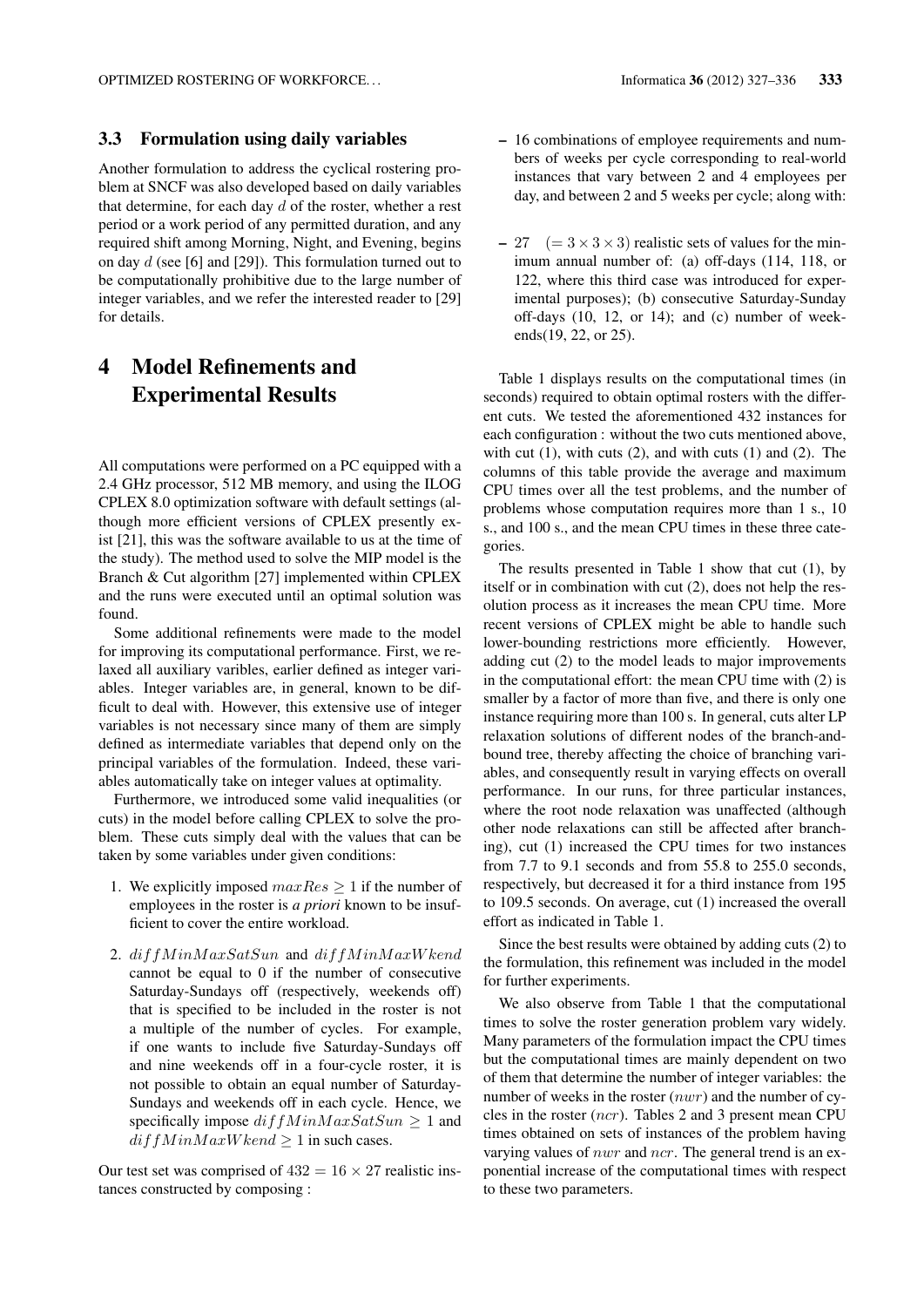|                  | Mean | Max        | Nb of problems |          |           | Mean CPU |          |           |
|------------------|------|------------|----------------|----------|-----------|----------|----------|-----------|
|                  | CPU  | <b>CPU</b> | $>$ 1s.        | $>10s$ . | $>100s$ . | $>1s$ .  | $>10s$ . | $>100s$ . |
| No cuts          | 11.3 | 498.5      | 167            | 66       | 9         | 28.7     | 66.7     | 278.9     |
| Cut(1)           | 12.7 | 423.9      | 143            | 73       | 14        | 37.9     | 70.5     | 240.1     |
| Cuts $(2)$       | 2.1  | 121.2      | 75             | 12       |           | 11.4     | 55.4     | 121.2     |
| Cuts $(1) & (2)$ | 12.8 | 385.7      | 162            | 84       | 21        | 33.5     | 61.9     | 184.7     |

Table 1: Number of problems solved and CPU times (in s.) by introducing cuts within the formulation using one-week patterns

| $\frac{nw}{r}$ | CPU      |
|----------------|----------|
| 4              | 0.09     |
| 6              | 0.12     |
| 8              | 0.72     |
| Q              | 0.13     |
| 10             | 0.34     |
| 12             | 11.48    |
| 16             | 1,022.64 |
| 20             | 1,640.15 |

Table 2: Mean CPU times (in s.) with respect to *nwr* for the formulation using one-week patterns

| ncr           | CPU      |
|---------------|----------|
| $\mathcal{L}$ | 0.34     |
| 3             | 0.15     |
| 4             | 304.83   |
| 8             | 5,108.80 |

Table 3: Mean CPU times (in s.) with respect to *ncr* for the formulation using one-week patterns

## 4.1 Computational comparison with the formulation using daily variables

For the formulation using daily variables mentioned in Section 3.3, over the 432 tested instances, 360 were infeasible and, among the remaining 72 feasible instances, there was no case where this model required less time than the formulation using one-week patterns. For some particularly hard to solve instances (where *ncr* equals 4 and *nwc* equals 3 – hence, the rosters comprise 12 weeks overall), the required CPU time ranged from 1,498 s. to 7,972 s. with the daily variables model, whereas the CPU times ranged from 1 s. to 98 s. with the formulation using one-week patterns. We refer the interested reader to [29] for further details on this daily-variables model.

### 4.2 Practical use of the model

The formulation using one-week patterns reaches optimal solutions much faster than the formulation using daily variables - 10 to 20 times faster on average. Therefore, if multiple solutions are to be produced quickly, for example for the sake of comparison of different feasible rosters, the formulation using one-week patterns is well adapted.



Figure 2: A valid roster for the formulation using one-week patterns

One should keep in mind that the formulation using oneweek patterns specifies only the nature of each day of the roster as either a workday or an off-day. This has a significant impact on computational times but also has consequences on the usability of the rosters. For example, consider the roster presented in Figure 2. This roster has 10 off-days, one Saturday-Sunday off-day, and two weekend off-days. Its work stretches are three to five days long, and the rest periods are between one and three days. Hence, it is valid with respect to work regulations. However, the sequence of assigned shifts Morning *→* Night *→* Evening *→* Morning, and so on, one type for each work stretch, which is commonly implemented for three-shift rosters, cannot be respected here because the roster has five work stretches, which is not a multiple of three. On the other hand, the formulation using daily variables directly handles such restrictions on sequences of shifts.

The pattern-based formulation recognizes a large number of rosters as valid, but these rosters do not necessarily correspond to certain expectations of workforce managers. A way to resolve this issue would be to use one-week patterns that specify for each workday the type of shift that is worked. If we consider three shifts that alternate with each other according to the sequence Morning, then Night, and then Evening, and so on, the number of such patterns is exactly three times the number of "basic" patterns (indeed,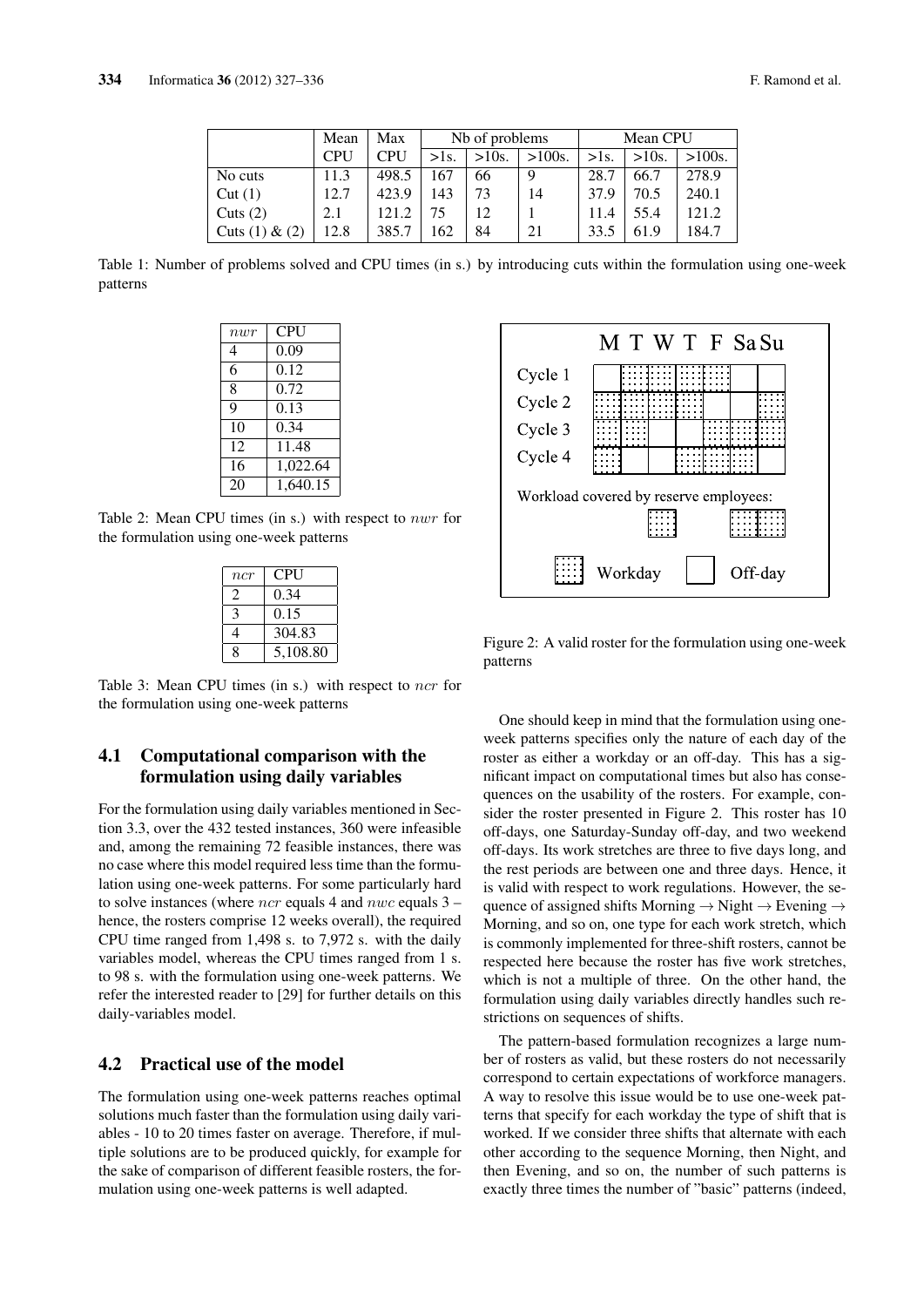for each basic pattern, there are three possible choices for the first workday, and the nature of the following workdays derives from this initial choice). This new set of patterns is still of manageable size for the MIP formulation using patterns, and could be used instead of the original set of patterns to produce more precise rosters. Moreover, the pattern-based formulation can be useful to design other types of rosters, for example, rosters having only one or two different shifts.

Finally, we comment on handling infeasibilities in the generated solutions in practice. In such cases, we advise the user to try another computational run with a different number of weeks per cycle. This is acceptable from a practitioner's point of view since roster specialists know that some numbers of weeks per cycle fit better certain requirements that need to be covered (although there is no formal proof of this), and thus accordingly, they manually adapt the roster width to meet these requirements.

## 5 Summary and Conclusions

The research described in this paper on the rostering problem at SNCF has enabled the design of a model using oneweek patterns, producing rosters where each day is defined as being either a workday or an off-day. As discussed in Section 4, it can be solved very fast and allows users to generate several rosters for the sake of comparison, or to obtain "long" rosters within reasonable computational times.

### 5.1 From theoretical models to an industrial tool

This study was initiated by SNCF to develop a decisionsupport system that would be available to all workforce managers of the railway company. A prototype of this system was designed based on the proposed formulation, and has been used online by several SNCF workforce managers via the company intranet. The system is basically composed of a set of dynamical Web pages. Once problem instances are submitted and optimal solutions are found, all relevant pieces of information are written in a database and displayed in a graphical manner on a Web page.

The feedback obtained from the users is very encouraging. The consensus is that the prototype is very helpful and saves a great deal of time. Also, the solutions that are proposed are sometimes quite different from the ones that workforce managers would have found manually, thus enlarging the field of possibilities. Of course, efforts are needed to improve the user interface and the reliability of the system, but the prototype proved the need and interest for such a decision-support system. The next step is the industrialization of the tool to make it available to all workforce managers of the company.

### 5.2 Recommendations for future research

Although the formulations designed in this study are capable of designing feasible rosters in acceptable times, the following features can be investigated to further improve the models:

- Use more specific patterns in which the shifts are additionally assigned to workdays, and introduce new sequence constraints in the formulation using one-week patterns to produce more detailed and ready-to-use rosters.
- Implement column generation to derive patterns, or use longer patterns, that are dynamically generated by column generation, to reduce computational times.

#### Acknowledgement

This work has been supported in part by the National Science Foundation under Grant No. DMI-0094462.

## **References**

- [1] K R Baker. Scheduling a full-time workforce to meet cyclic staffing requirements. *Management Science*, 20(12):1561–1568, 1974.
- [2] K R Baker and M J Magazine. Workforce scheduling with cyclic demands and day-off constraints. *Management Science*, 24(2):161–167, 1977.
- [3] J F Bard, C Binici, and A H DeSilva. Staff scheduling at the united states postal service. *Computers & Operations Research*, 30(5):745–771, 2003.
- [4] J J Bartholdi III, J B Orlin, and H D Ratliff. Cyclic scheduling via integer programs with circular ones. *Operations Research*, 28(5):1074–1085, 1980.
- [5] N Beamont. Using mixed-integer programming to design employee rosters. *Journal of the Operational Research Society*, 48(6):585–590, 1997.
- [6] C Bentz. Conception des roulements pour le personnel de l'escale. SNCF Internship report (unpublished), 2002.
- [7] E K Burke, P De Causmaecker, G Vanden Berghe, and H Van Landeghem. The state of the art of nurse rostering. *Journal of Scheduling*, 7(6):441–499, 2004.
- [8] A Caprara, M Monaci, and P Toth. A global method for crew planning in railway applications. *Computer-Aided Transit Scheduling*, 505:17–36, 2001.
- [9] A Caprara, P Toth, D Vigo, and M Fischetti. Modeling and solving the crew rostering problem. *Operations Research*, 46(6):820–830, 1998.